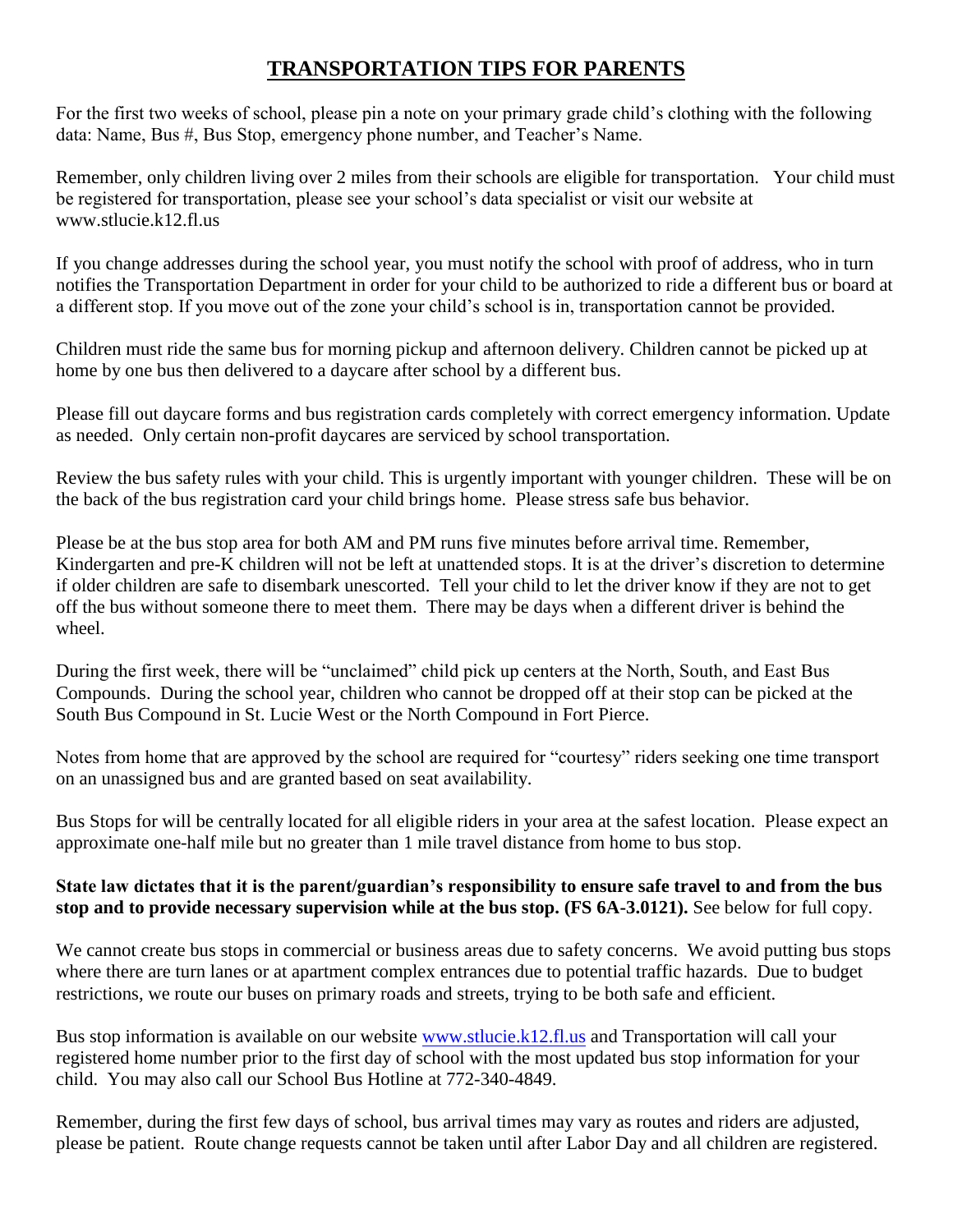Your important phone numbers are 785-6618 south dispatch and 429-6213 north dispatch. These are direct lines into busing dispatch, a very busy office running almost 400 buses. Please give your bus at least a tenminute grace period before calling. If you cannot reach dispatch, try 785-6602 or 429-6204, our administrative line.

On occasion, a different bus or driver will pick up or deliver your child. This is due to the inspection schedule for buses and substitute drivers covering absences. **If a child is not to exit the bus unattended, he/she must inform the substitute driver who otherwise would not know.** 

Visit our website at [www.stlucie.k12.fl.us](http://www.stlucie.k12.fl.us/) for bus stop information.

**6A-3.0121 Responsibility of School District and Parents or Guardians for Students Who Are Transported at Public Expense.** 

**(2) The school district shall exercise additional specific powers and responsibilities as follows:**

(c) **The district shall inform parents, guardians, and students at least annually in writing of their responsibilities and related district policies as follows:**

**1, To ensure the safe travel of their students during the portions of each trip to and from school and home when the students are not under the custody and control of the school district, including during each trip to and from home and the assigned bus stop when the school district provides bus transportation.** 

**2, To ensure that students ride only in their assigned school buses and get off only at assigned bus stops, except when the district has approved alternative buses or arrangements.** 

**3, To ensure students are aware of and follow the district's adopted code of student conduct while the students are at school bus stops and to provide necessary supervision during times when the bus is not present.** 

**4. To ensure that, when the physical disability of the student renders the student unable to get on and off the bus without assistance, the parent or guardian provides the necessary assistance to help the student get on and off at the bus stop, as required by district policy or the student's individual educational plan.**

*Specific Authority 1001.02 FS. Law Implemented 1001.02, 1001.42(4)(l), 1003.21(1)(e), 1006.21 FS. History–New 3-26-66, Amended 9-17-72, Repromulgated 12-5-74, Formerly 6A-3.121, Amended 11-15-94, 11-26-06.*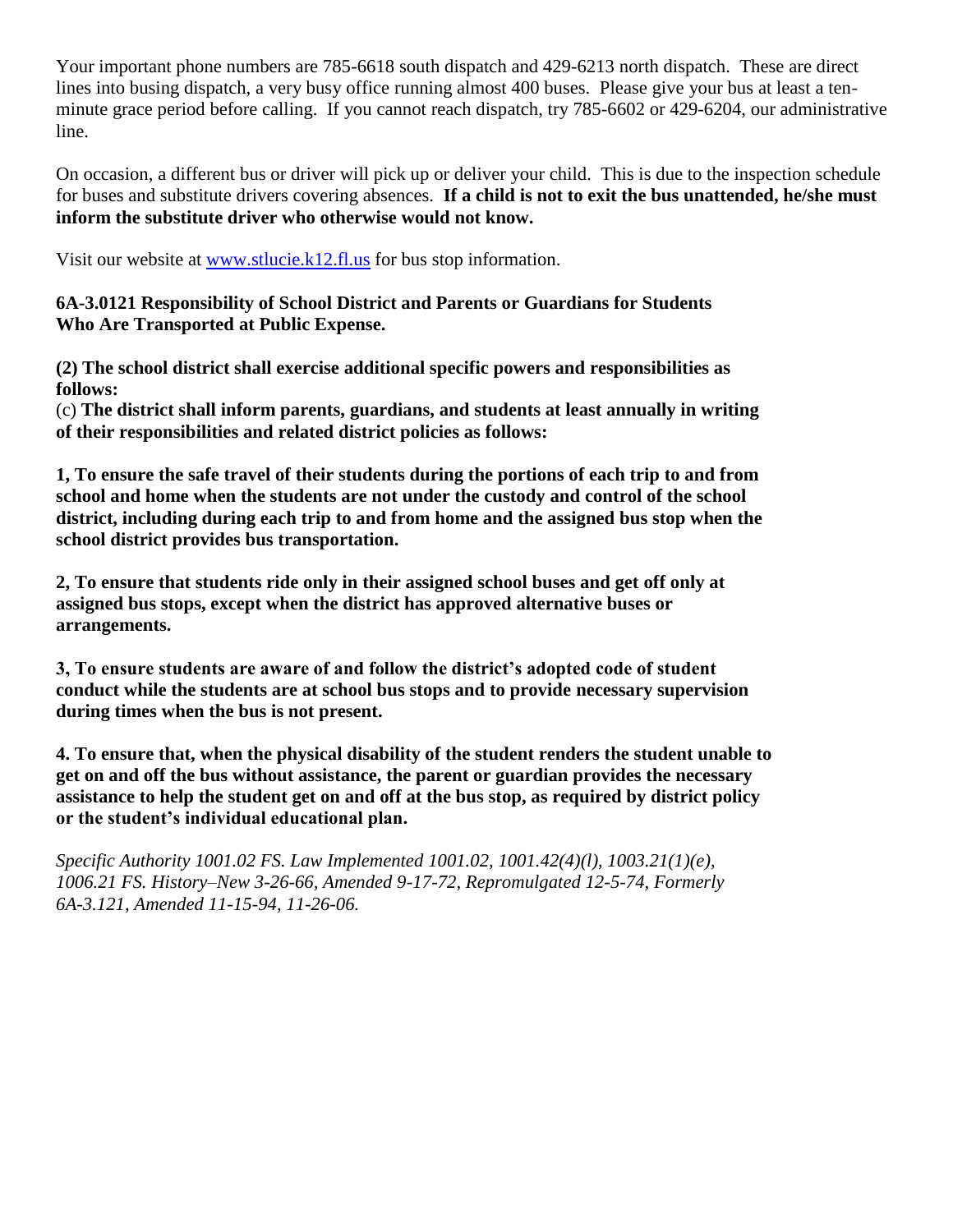## **CONSEJOS DE TRANSPORTACION PARA LOS PADRES**

Por la primera semana de la escuela, favor de poner una nota sobre la ropa de su niño con los siguientes datos: número de autobus, la parada del autobús, número de teléfono de emergencia, y el nombre del profesor.

Recuerde, sólo los niños que viven sobre dos millas de la escuela son elegibles para transportacion. Su niño debe ser rejistrado para el transporte, por favor de ver la especialista de datos de la escuela de su nino o visitar nuestro website a www.stlucie.k12.fl.us

Si cambias de direccion durante el año escolar, debes notificarlo a la escuela con una prueba de la nueva dirección, que alternadamente notificara al departamento del transporte para que su niño sea autorizado a otro autobus y parada. Si se muda de la zona de la escuela de su niño, transportacion no podra ser proporcionada.

Completar por favor las formas de la guardería y la tarjeta del registro del autobús totalmente con la información de emergencia correcta. Actualización según lo necesitado. Solamente cierta guardería no lucrativa es mantenida por el transporte de la escuela.

Repase las reglas de la seguridad del autobús con su niño. Esto es urgentemente importante con ninos pequenos. Esto estará en la parte posterior de la tarjeta del registro que su niño traera al hogar. Por favor enforzar la buena conducta.

Por favor estar en el área de la parada de autobús para ambos AM y P.M cinco minutos antes de la llegada del autobús. Recuerde, kindergarten y pre-k no serán dejado en la parada desatendidos. Está en la discreción del conductor para determinar si niños de mayor edad son seguros para desabordar sin ser escortados. Decir a su niño que deje saber al conductor si no deben desabordar sin alguien presente. Puede haber días en que otro coductor este conduciendo.

Durante la primer semana, habra centros de recoger de estudiantes "sin reclamar" en los Compuestos de Autobus en el Norte, Sur y del Este. Durante el ano escolar, los estudiantes que no pueden ser dejados en su parada pueden ser recogidos en el Compuesto de Autobus del Sur en St. Lucie West o en el Compuesto del Norte de Fort Pierce.

Se require una nota del hogar aprobada por la escuela para aquenos estudiantes que se montaran como cortecia en otro autobus no asignado.

Los estudiantes de cortecia seran permitidos basado en la disponibilidad de asientos.

La parada de autobús para los niños de elementaria estará centralmente locado para todo niño de cortecia en una localización segura. Por favor espere aproximadamente un tercio de recorrido de la milla del hogar a la parada de autobús; una mitad de milla para el estudiante de intermedia y de la High School.

## **La ley del estado dicta que es responsabilidad del padre/del guardian asegurar el camino hacia la parada de autobús y proporcionar la supervisión necesaria durante la espera en la parada de autobús. (FS 6A-3.0121).**

No podemos crear paradas de autobús en áreas de comercio o de negocios debido a la seguridad. Evitamos poner paradas de autobús donde hay carriles para doblar o en las entradas de apartamentos debido a los